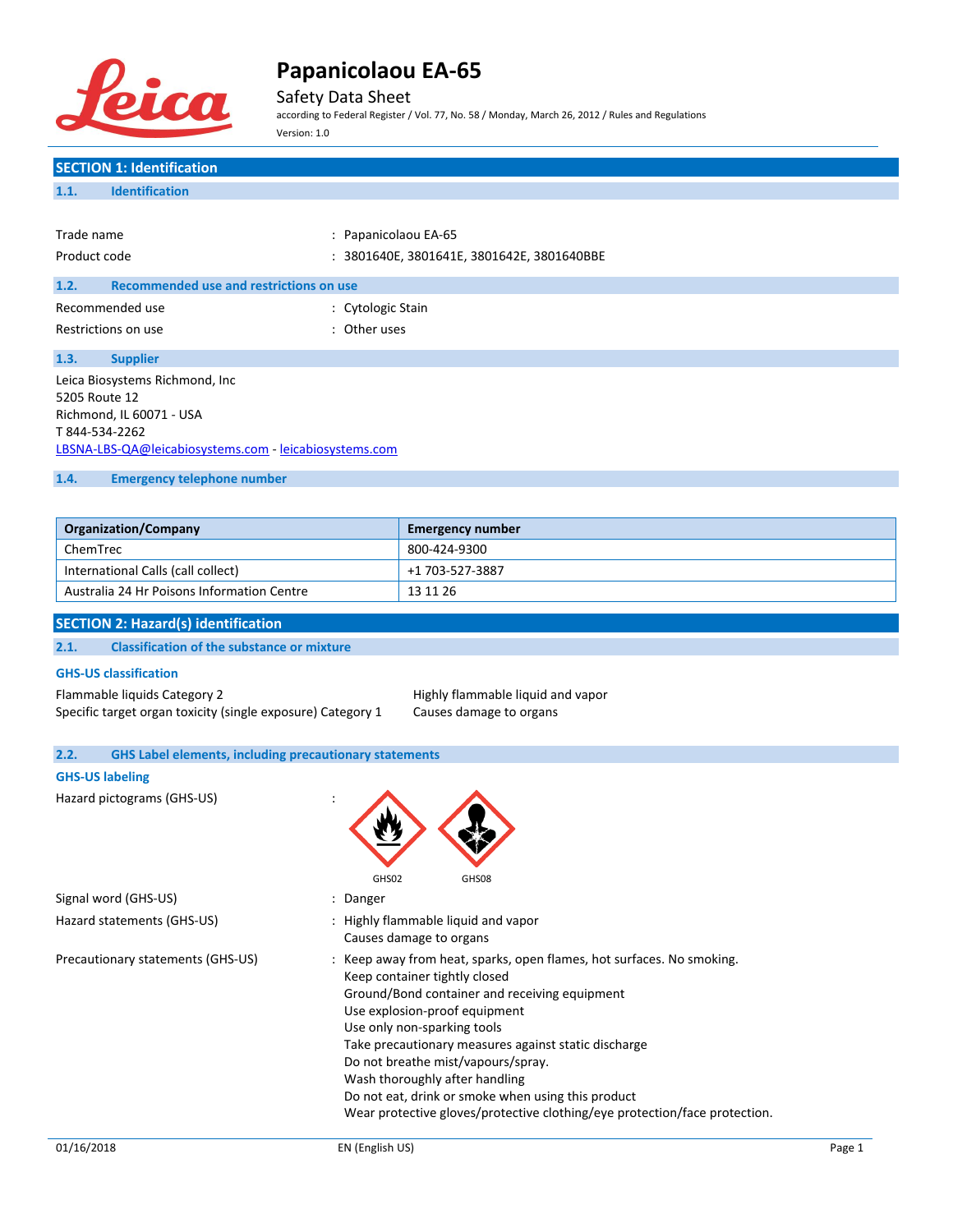# Safety Data Sheet

according to Federal Register / Vol. 77, No. 58 / Monday, March 26, 2012 / Rules and Regulations

| If on skin (or hair): Take off immediately all contaminated clothing. Rinse skin with<br>water/shower     |
|-----------------------------------------------------------------------------------------------------------|
| If exposed: Call a poison center/doctor                                                                   |
| In case of fire: Use dry chemical, foam, or water spray for extinction.                                   |
| Store in a well-ventilated place. Keep cool                                                               |
| Store locked up                                                                                           |
| Dispose of contents/container in accordance with all local/regional/national/international<br>regulations |
|                                                                                                           |

**2.3. Other hazards which do not result in classification**

No additional information available

**2.4. Unknown acute toxicity (GHS US)**

Not applicable

**SECTION 3: Composition/Information on ingredients**

## **3.1. Substances**

#### Not applicable

#### **3.2. Mixtures**

| <b>Name</b> | <b>Product identifier</b> | %    | <b>GHS-US classification</b>                                                                                                                                                    |
|-------------|---------------------------|------|---------------------------------------------------------------------------------------------------------------------------------------------------------------------------------|
| Ethanol     | (CAS No) 64-17-5          | < 85 | Flam. Liq. 2, H225<br>Acute Tox. 4 (Inhalation: vapour), H332<br>Eye Irrit. 2, H319                                                                                             |
| methanol    | (CAS No) 67-56-1          | < 5  | Flam. Liq. 2, H225<br>Acute Tox. 3 (Oral), H301<br>Acute Tox. 3 (Dermal), H311<br>Acute Tox. 3 (Inhalation), H331<br>Acute Tox. 3 (Inhalation: vapour), H331<br>STOT SE 1, H370 |
| Isopropanol | (CAS No) 67-63-0          | < 5  | Flam. Liq. 2, H225<br>Eye Irrit. 2, H319<br>STOT SE 3, H336                                                                                                                     |

Full text of hazard classes and H-statements : see section 16

|                                                                         | <b>SECTION 4: First-aid measures</b>                    |                                                                                                                       |
|-------------------------------------------------------------------------|---------------------------------------------------------|-----------------------------------------------------------------------------------------------------------------------|
| 4.1.                                                                    | <b>Description of first aid measures</b>                |                                                                                                                       |
|                                                                         | First-aid measures general                              | : IF exposed or concerned: Get medical advice/attention. Call a poison<br>center/doctor/physician if you feel unwell. |
|                                                                         | First-aid measures after inhalation                     | : Remove person to fresh air and keep comfortable for breathing.                                                      |
|                                                                         | First-aid measures after skin contact                   | : Rinse skin with water/shower. Remove/Take off immediately all contaminated clothing.                                |
|                                                                         | First-aid measures after eye contact                    | : Rinse eyes with water as a precaution.                                                                              |
|                                                                         | First-aid measures after ingestion                      | : Rinse mouth. Call a poison center/doctor/physician if you feel unwell.                                              |
| 4.2.                                                                    | Most important symptoms and effects (acute and delayed) |                                                                                                                       |
|                                                                         | No additional information available                     |                                                                                                                       |
| Immediate medical attention and special treatment, if necessary<br>4.3. |                                                         |                                                                                                                       |
|                                                                         | Treat symptomatically.                                  |                                                                                                                       |
|                                                                         | <b>SECTION 5: Fire-fighting measures</b>                |                                                                                                                       |
| 5.1.                                                                    | Suitable (and unsuitable) extinguishing media           |                                                                                                                       |
|                                                                         | Suitable extinguishing media                            | : Water spray. Dry powder. Foam. Carbon dioxide.                                                                      |
| 5.2.                                                                    | Specific hazards arising from the chemical              |                                                                                                                       |
| Fire hazard                                                             |                                                         | : Highly flammable liquid and vapor.                                                                                  |
| 01/16/2018                                                              |                                                         | 2/10<br>EN (English US)                                                                                               |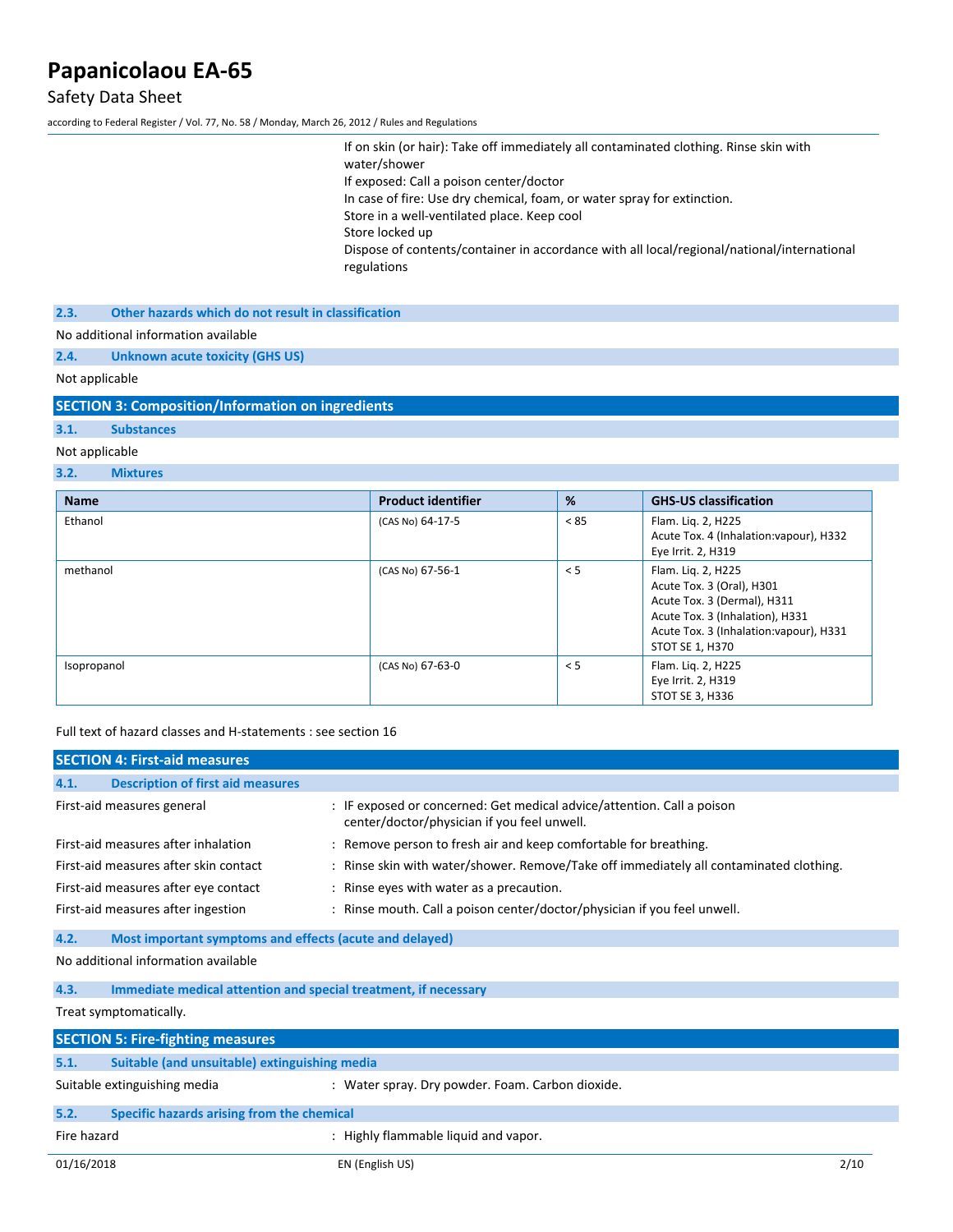### Safety Data Sheet

according to Federal Register / Vol. 77, No. 58 / Monday, March 26, 2012 / Rules and Regulations Reactivity **Example 20** and  $\mathbf{H}$  is Highly flammable liquid and vapor. **5.3. Special protective equipment and precautions for fire-fighters** Protection during firefighting : Do not attempt to take action without suitable protective equipment. Self-contained breathing apparatus. Complete protective clothing. **SECTION 6: Accidental release measures 6.1. Personal precautions, protective equipment and emergency procedures 6.1.1. For non-emergency personnel** Emergency procedures : No open flames, no sparks, and no smoking. Only qualified personnel equipped with suitable protective equipment may intervene. Do not breathe mist/vapours/spray. **6.1.2. For emergency responders** Protective equipment **interprotective equipment** in the statempt to take action without suitable protective equipment. For further information refer to section 8: "Exposure controls/personal protection". **6.2. Environmental precautions** Avoid release to the environment. Notify authorities if product enters sewers or public waters. **6.3. Methods and material for containment and cleaning up** Methods for cleaning up : Take up liquid spill into absorbent material. Notify authorities if product enters sewers or public waters. Other information : Dispose of materials or solid residues at an authorized site. **6.4. Reference to other sections** For further information refer to section 13. **SECTION 7: Handling and storage 7.1. Precautions for safe handling** Precautions for safe handling : Ensure good ventilation of the work station. Keep away from heat, hot surfaces, sparks, open flames and other ignition sources. No smoking. Ground/bond container and receiving equipment. Use only non-sparking tools. Take precautionary measures against static discharge. Flammable vapors may accumulate in the container. Use explosion-proof equipment. Wear personal protective equipment. Obtain special instructions before use. Do not handle until all safety precautions have been read and understood. Take all necessary technical measures to avoid or minimize the release of the product on the workplace. Limit quantities of product at the minimum necessary for handling and limit the number of exposed workers. Provide local exhaust or general room ventilation. Floors, walls and other surfaces in the hazard area must be cleaned regularly. Do not breathe mist/vapours/spray. Hygiene measures : Separate working clothes from town clothes. Launder separately. Do not eat, drink or smoke when using this product. Always wash hands after handling the product. **7.2. Conditions for safe storage, including any incompatibilities** Technical measures : Ground/bond container and receiving equipment. Storage conditions **in the state of the state of the state of the store** of the store in a well-ventilated place. Keep cool. Keep container tightly closed. Store locked up.

| <b>SECTION 8: Exposure controls/personal protection</b> |                  |                                                                                           |  |
|---------------------------------------------------------|------------------|-------------------------------------------------------------------------------------------|--|
| 8.1.<br><b>Control parameters</b>                       |                  |                                                                                           |  |
| <b>Ethanol (64-17-5)</b>                                |                  |                                                                                           |  |
| <b>ACGIH</b>                                            | ACGIH STEL (ppm) | 1000 ppm (Ethanol; USA; Short time value; TLV -<br>Adopted Value)                         |  |
| methanol (67-56-1)                                      |                  |                                                                                           |  |
| <b>ACGIH</b>                                            | ACGIH TWA (ppm)  | 200 ppm (Methanol; USA; Time-weighted average<br>exposure limit 8 h; TLV - Adopted Value) |  |
| 01/16/2018                                              | EN (English US)  | 3/10                                                                                      |  |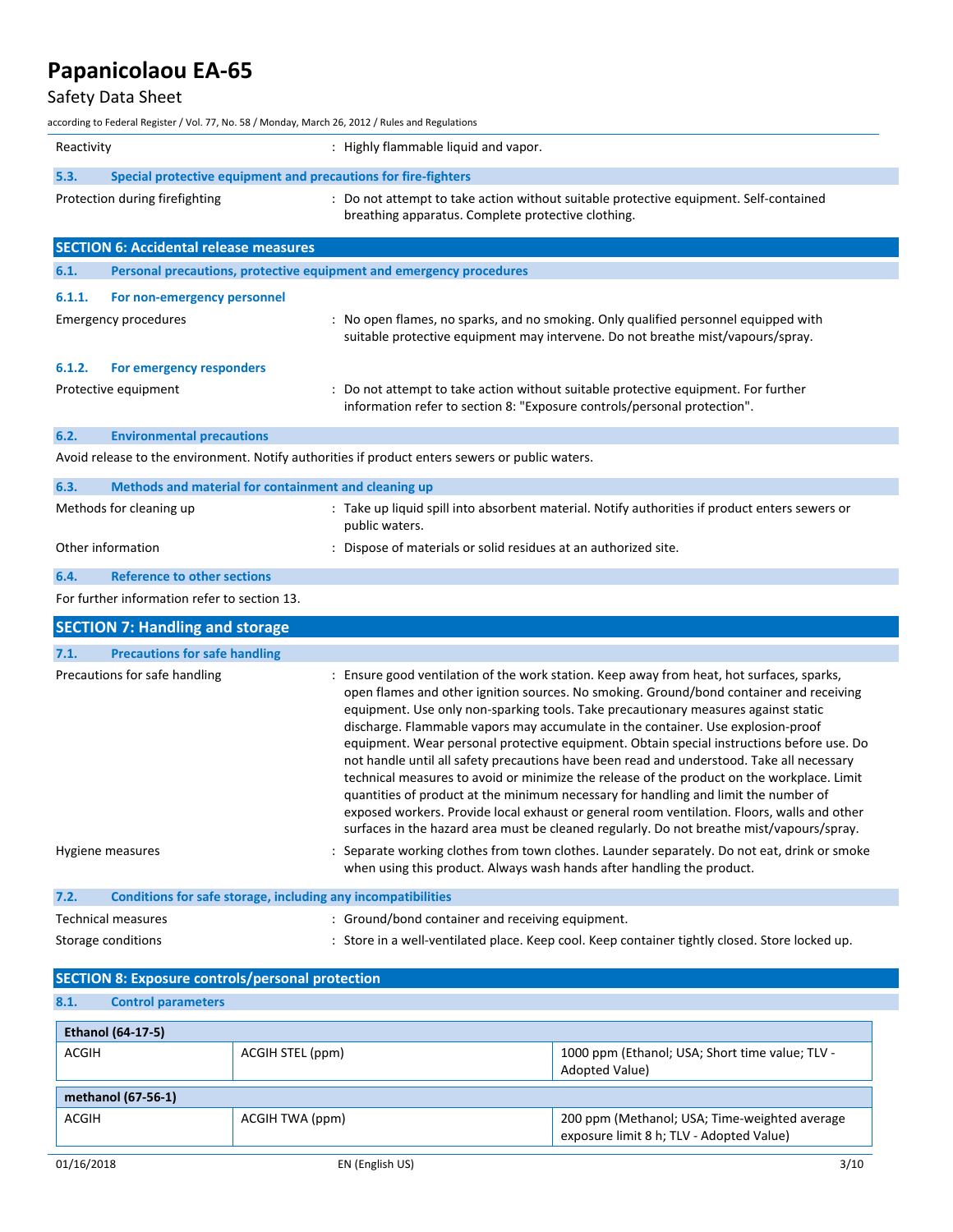## Safety Data Sheet

according to Federal Register / Vol. 77, No. 58 / Monday, March 26, 2012 / Rules and Regulations

| methanol (67-56-1)    |                                     |                                                                                             |  |
|-----------------------|-------------------------------------|---------------------------------------------------------------------------------------------|--|
| <b>ACGIH</b>          | ACGIH STEL (ppm)                    | 250 ppm (Methanol; USA; Short time value; TLV -<br>Adopted Value)                           |  |
| Isopropanol (67-63-0) |                                     |                                                                                             |  |
| <b>ACGIH</b>          | ACGIH TWA (ppm)                     | 200 ppm (2-propanol; USA; Time-weighted average<br>exposure limit 8 h; TLV - Adopted Value) |  |
| <b>ACGIH</b>          | ACGIH STEL (ppm)                    | 400 ppm (2-propanol; USA; Short time value; TLV -<br>Adopted Value)                         |  |
| <b>ACGIH</b>          | Remark (ACGIH)                      | Eye & URT irr; CNS impair                                                                   |  |
| <b>OSHA</b>           | OSHA PEL (TWA) (mg/m <sup>3</sup> ) | 980 mg/m <sup>3</sup>                                                                       |  |
| <b>OSHA</b>           | OSHA PEL (TWA) (ppm)                | 400 ppm                                                                                     |  |

#### **8.2. Appropriate engineering controls**

Appropriate engineering controls : Ensure good ventilation of the work station.

# Environmental exposure controls : Avoid release to the environment.

#### **8.3. Individual protection measures/Personal protective equipment**

#### **Hand protection:**

Protective gloves

#### **Eye protection:**

Safety glasses

#### **Skin and body protection:**

Wear suitable protective clothing

#### **Respiratory protection:**

Wear respiratory protection

### **SECTION 9: Physical and chemical properties**

| Information on basic physical and chemical properties<br>9.1. |                                  |
|---------------------------------------------------------------|----------------------------------|
| Physical state                                                | : Liquid                         |
| Color                                                         | : red                            |
| Odor                                                          | : Alcohol odour                  |
| Odor threshold                                                | : No data available              |
| pH                                                            | $: 6 - 6$                        |
| Melting point                                                 | : Not applicable                 |
| Freezing point                                                | : No data available              |
| Boiling point                                                 | : No data available              |
| Flash point                                                   | : 55 $\degree$ F /13 $\degree$ C |
| Relative evaporation rate (butyl acetate=1)                   | : No data available              |
| Flammability (solid, gas)                                     | : Not applicable.                |
| Vapor pressure                                                | : No data available              |
| Relative vapor density at 20 °C                               | : No data available              |
|                                                               |                                  |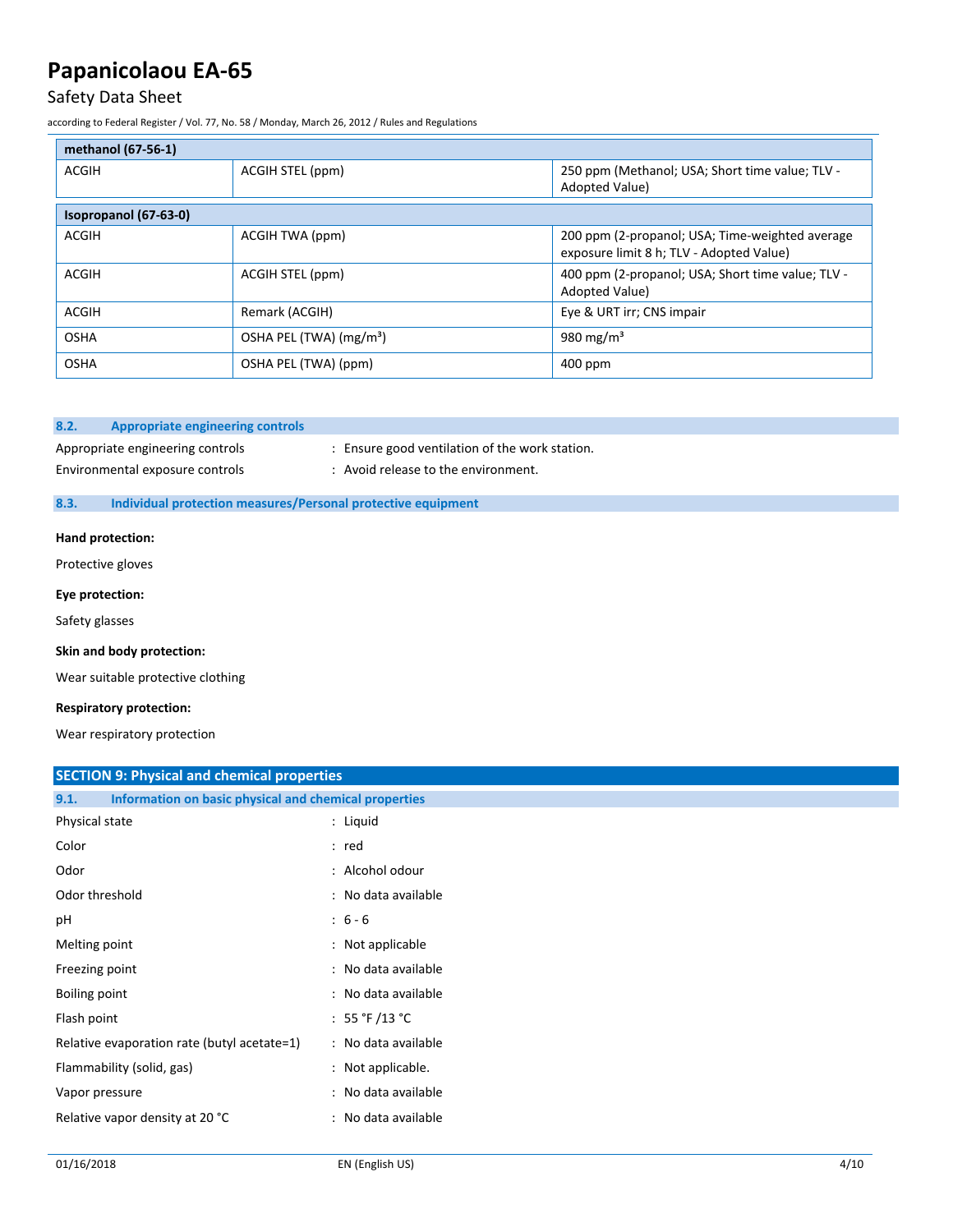## Safety Data Sheet

according to Federal Register / Vol. 77, No. 58 / Monday, March 26, 2012 / Rules and Regulations

| Relative density            | : No data available |
|-----------------------------|---------------------|
| Specific gravity / density  | : 0.79              |
| Solubility                  | : No data available |
| Log Pow                     | : No data available |
| Auto-ignition temperature   | : No data available |
| Decomposition temperature   | : No data available |
| Viscosity, kinematic        | : No data available |
| Viscosity, dynamic          | : No data available |
| <b>Explosion limits</b>     | : No data available |
| <b>Explosive properties</b> | : No data available |
| Oxidizing properties        | : No data available |

**9.2. Other information**

No additional information available

| No additional information available                                                             |  |  |
|-------------------------------------------------------------------------------------------------|--|--|
| <b>SECTION 10: Stability and reactivity</b>                                                     |  |  |
| <b>Reactivity</b><br>10.1.                                                                      |  |  |
| Highly flammable liquid and vapor.                                                              |  |  |
| 10.2.<br><b>Chemical stability</b>                                                              |  |  |
| Stable under normal conditions.                                                                 |  |  |
| <b>Possibility of hazardous reactions</b><br>10.3.                                              |  |  |
| No dangerous reactions known under normal conditions of use.                                    |  |  |
| <b>Conditions to avoid</b><br>10.4.                                                             |  |  |
| Avoid contact with hot surfaces. Heat. No flames, no sparks. Eliminate all sources of ignition. |  |  |
| <b>Incompatible materials</b><br>10.5.                                                          |  |  |
| No additional information available                                                             |  |  |

**10.6. Hazardous decomposition products**

Under normal conditions of storage and use, hazardous decomposition products should not be produced.

## **SECTION 11: Toxicological information**

### **11.1. Information on toxicological effects**

Acute toxicity **in the case of the Case of the Case of the Case of the Case of the Case of the Case of the Case of the Case of the Case of the Case of the Case of the Case of the Case of the Case of the Case of the Case of** 

| <b>Ethanol (64-17-5)</b>   |                                                                                                        |
|----------------------------|--------------------------------------------------------------------------------------------------------|
| LD50 oral rat              | 10740 mg/kg body weight (Rat; OECD 401: Acute Oral Toxicity; Experimental value)                       |
| LD50 dermal rabbit         | > 16000 mg/kg (Rabbit; Literature study)                                                               |
| ATE US (oral)              | 10740 mg/kg body weight                                                                                |
| ATE US (vapors)            | 11 mg/l/4h                                                                                             |
| methanol (67-56-1)         |                                                                                                        |
| LD50 oral rat              | >5000 mg/kg (Rat; BASF test; Literature study; 1187-2769 mg/kg bodyweight; Rat; Weight<br>of evidence) |
| LD50 dermal rabbit         | 15800 mg/kg (Rabbit; Literature study)                                                                 |
| LC50 inhalation rat (mg/l) | 85 mg/l/4h (Rat; Literature study)                                                                     |
| LC50 inhalation rat (ppm)  | 64000 ppm/4h (Rat; Literature study)                                                                   |
| ATE US (oral)              | 100 mg/kg body weight                                                                                  |
| 01/16/2018                 | 5/10<br>EN (English US)                                                                                |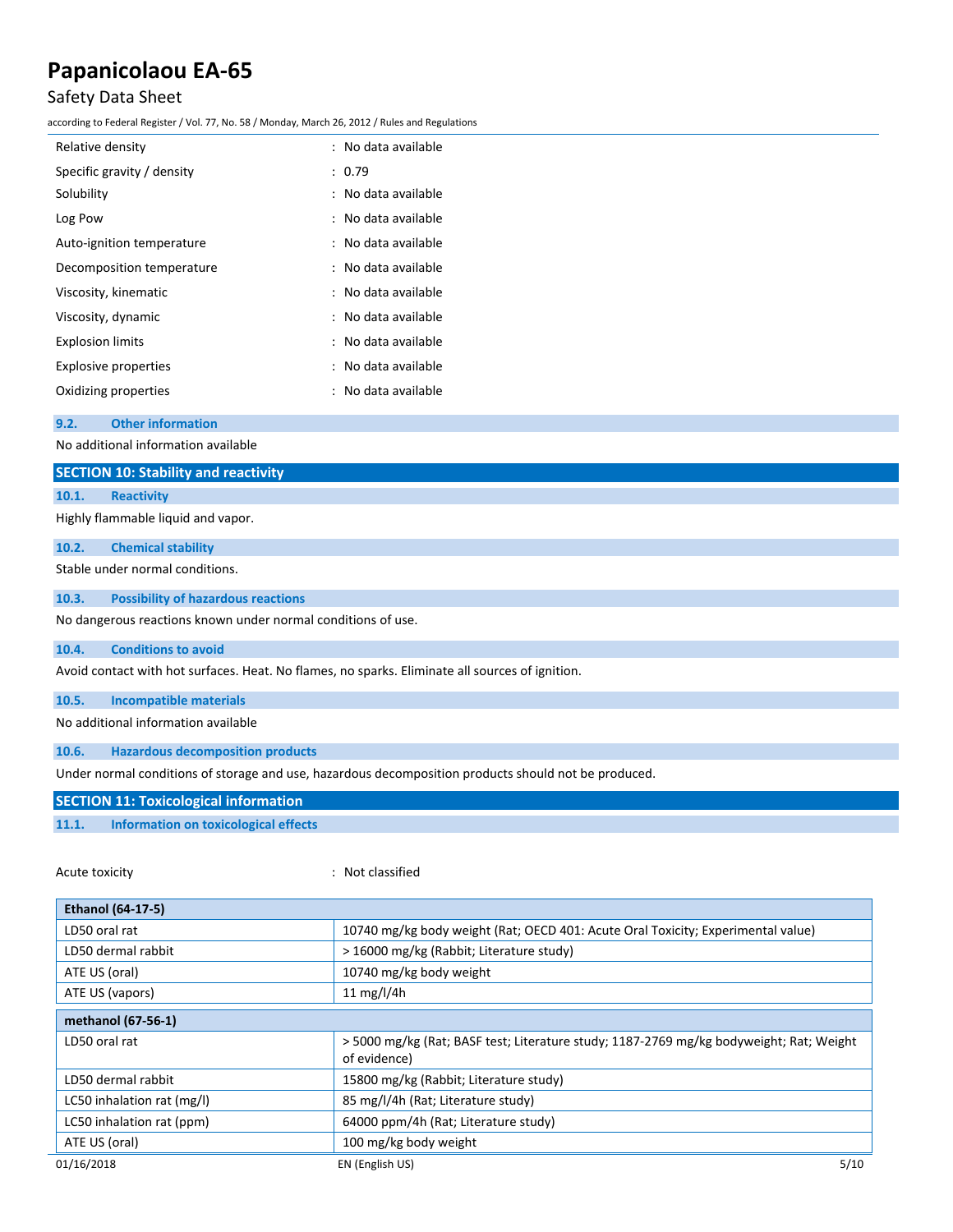# Safety Data Sheet

according to Federal Register / Vol. 77, No. 58 / Monday, March 26, 2012 / Rules and Regulations

| ATE US (dermal)<br>300 mg/kg body weight<br>700 ppmV/4h<br>ATE US (gases)<br>3 mg/l/4h<br>ATE US (vapors)<br>0.5 mg/l/4h<br>ATE US (dust, mist) |
|-------------------------------------------------------------------------------------------------------------------------------------------------|
|                                                                                                                                                 |
|                                                                                                                                                 |
|                                                                                                                                                 |
|                                                                                                                                                 |
| Isopropanol (67-63-0)                                                                                                                           |
| LD50 dermal rabbit<br>12870 mg/kg (Rabbit; Experimental value; Equivalent or similar to OECD 402; 16.4; Rabbit)                                 |
| 73 mg/l/4h (Rat)<br>LC50 inhalation rat (mg/l)                                                                                                  |
| ATE US (dermal)<br>12870 mg/kg body weight                                                                                                      |
| 73 mg/l/4h<br>ATE US (vapors)                                                                                                                   |
| 73 mg/l/4h<br>ATE US (dust, mist)                                                                                                               |
| Skin corrosion/irritation<br>: Not classified                                                                                                   |
| pH: 6 - 6                                                                                                                                       |
| Serious eye damage/irritation<br>: Not classified                                                                                               |
| $pH: 6 - 6$                                                                                                                                     |
| : Not classified<br>Respiratory or skin sensitization                                                                                           |
| Germ cell mutagenicity<br>: Not classified                                                                                                      |
| : Not classified<br>Carcinogenicity                                                                                                             |
|                                                                                                                                                 |
| <b>Ethanol (64-17-5)</b>                                                                                                                        |
| IARC group<br>1 - Carcinogenic to humans                                                                                                        |
| Isopropanol (67-63-0)                                                                                                                           |
| 3 - Not classifiable<br>IARC group                                                                                                              |
| : Not classified<br>Reproductive toxicity                                                                                                       |
| Specific target organ toxicity $-$ single exposure $\therefore$ Causes damage to organs.                                                        |
| Specific target organ toxicity - repeated<br>: Not classified<br>exposure                                                                       |
| : Not classified<br>Aspiration hazard                                                                                                           |
|                                                                                                                                                 |
| <b>SECTION 12: Ecological information</b>                                                                                                       |
| 12.1.<br><b>Toxicity</b>                                                                                                                        |
| Ecology - general<br>: The product is not considered harmful to aquatic organisms or to cause long-term adverse<br>effects in the environment.  |
| <b>Ethanol (64-17-5)</b>                                                                                                                        |
| LC50 fish 1<br>14200 mg/l (LC50; US EPA; 96 h; Pimephales promelas; Flow-through system; Fresh water;<br>Experimental value)                    |
| methanol (67-56-1)                                                                                                                              |
| LC50 fish 1<br>15400 mg/l (LC50; EPA 660/3 - 75/009; 96 h; Lepomis macrochirus; Flow-through system;<br>Fresh water; Experimental value)        |
| > 10000 mg/l (EC50; DIN 38412-11; 48 h; Daphnia magna; Static system; Fresh water;<br>EC50 Daphnia 1<br>Experimental value)                     |
| LC50 fish 2<br>10800 mg/l (LC50; 96 h; Salmo gairdneri)                                                                                         |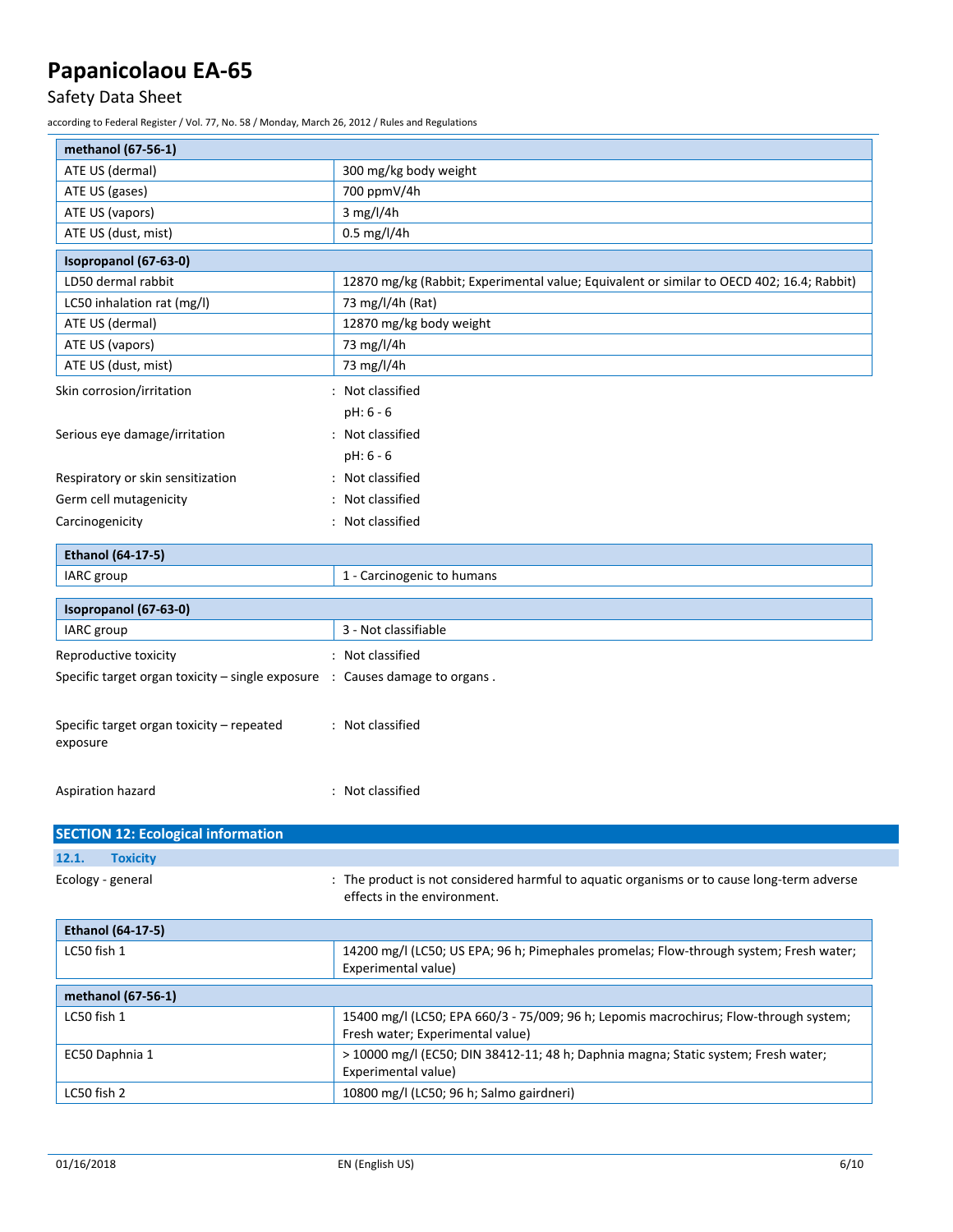# Safety Data Sheet

according to Federal Register / Vol. 77, No. 58 / Monday, March 26, 2012 / Rules and Regulations

### **Isopropanol (67-63-0)**

| <b>1909-1910 1910 1910 1910</b> |                                                                                                                                            |
|---------------------------------|--------------------------------------------------------------------------------------------------------------------------------------------|
| LC50 fish 2                     | 9640 mg/l (LC50; OECD 203: Fish, Acute Toxicity Test; 96 h; Pimephales promelas; Flow-<br>through system; Fresh water; Experimental value) |
| EC50 Daphnia 2                  | 13299 mg/l (EC50; Other; 48 h; Daphnia magna)                                                                                              |
| Threshold limit algae 1         | > 1000 mg/l (EC50; UBA; 72 h; Scenedesmus subspicatus)                                                                                     |

### **12.2. Persistence and degradability**

| <b>Ethanol (64-17-5)</b>        |                                                                                                                                                                            |  |
|---------------------------------|----------------------------------------------------------------------------------------------------------------------------------------------------------------------------|--|
| Persistence and degradability   | Readily biodegradable in water. Biodegradable in the soil. Highly mobile in soil.                                                                                          |  |
| Biochemical oxygen demand (BOD) | 0.8 - 0.967 g $O_2/g$ substance                                                                                                                                            |  |
| Chemical oxygen demand (COD)    | 1.7 $g O2/g$ substance                                                                                                                                                     |  |
| ThOD                            | 2.1 g $O_2/g$ substance                                                                                                                                                    |  |
| BOD (% of ThOD)                 | 0.43                                                                                                                                                                       |  |
| methanol (67-56-1)              |                                                                                                                                                                            |  |
| Persistence and degradability   | Readily biodegradable in water. Biodegradable in the soil. Highly mobile in soil.                                                                                          |  |
| Biochemical oxygen demand (BOD) | $0.6 - 1.12$ g O <sub>2</sub> /g substance                                                                                                                                 |  |
| Chemical oxygen demand (COD)    | 1.42 g $O2/g$ substance                                                                                                                                                    |  |
| ThOD                            | 1.5 $g O2/g$ substance                                                                                                                                                     |  |
| BOD (% of ThOD)                 | 0.8 (Literature study)                                                                                                                                                     |  |
| Isopropanol (67-63-0)           |                                                                                                                                                                            |  |
| Persistence and degradability   | Readily biodegradable in water. Biodegradable in the soil. Biodegradable in the soil under<br>anaerobic conditions. No (test) data on mobility of the substance available. |  |
| Biochemical oxygen demand (BOD) | 1.19 g $O2/g$ substance                                                                                                                                                    |  |
| Chemical oxygen demand (COD)    | 2.23 g $O2/g$ substance                                                                                                                                                    |  |
| ThOD                            | 2.4 g $O_2/g$ substance                                                                                                                                                    |  |

### **12.3. Bioaccumulative potential**

| <b>Ethanol (64-17-5)</b>  |                                                                                |  |
|---------------------------|--------------------------------------------------------------------------------|--|
| BCF fish 1                | 1 (BCF; Other; 72 h; Cyprinus carpio; Static system; Fresh water; Read-across) |  |
| Log Pow                   | -0.31 (Experimental value)                                                     |  |
| Bioaccumulative potential | Low potential for bioaccumulation (Log Kow < 4).                               |  |
| methanol (67-56-1)        |                                                                                |  |
| BCF fish 1                | < 10 (BCF; 72 h; Leuciscus idus)                                               |  |
| Log Pow                   | -0.77 (Experimental value; Other)                                              |  |
| Bioaccumulative potential | Low potential for bioaccumulation (BCF $<$ 500).                               |  |
| Isopropanol (67-63-0)     |                                                                                |  |
| Log Pow                   | 0.05 (Weight of evidence approach; Other; 25 °C)                               |  |
| Bioaccumulative potential | Low potential for bioaccumulation (Log Kow $<$ 4).                             |  |

## **12.4. Mobility in soil**

| <b>Ethanol (64-17-5)</b> |                                          |  |
|--------------------------|------------------------------------------|--|
| Surface tension          | $0.022$ N/m (20 °C)                      |  |
| Log Koc                  | Koc, PCKOCWIN v1.66; 1; Read-across      |  |
| methanol (67-56-1)       |                                          |  |
| Surface tension          | $0.023$ N/m (20 °C)                      |  |
| Log Koc                  | Koc, PCKOCWIN v1.66; 1; Calculated value |  |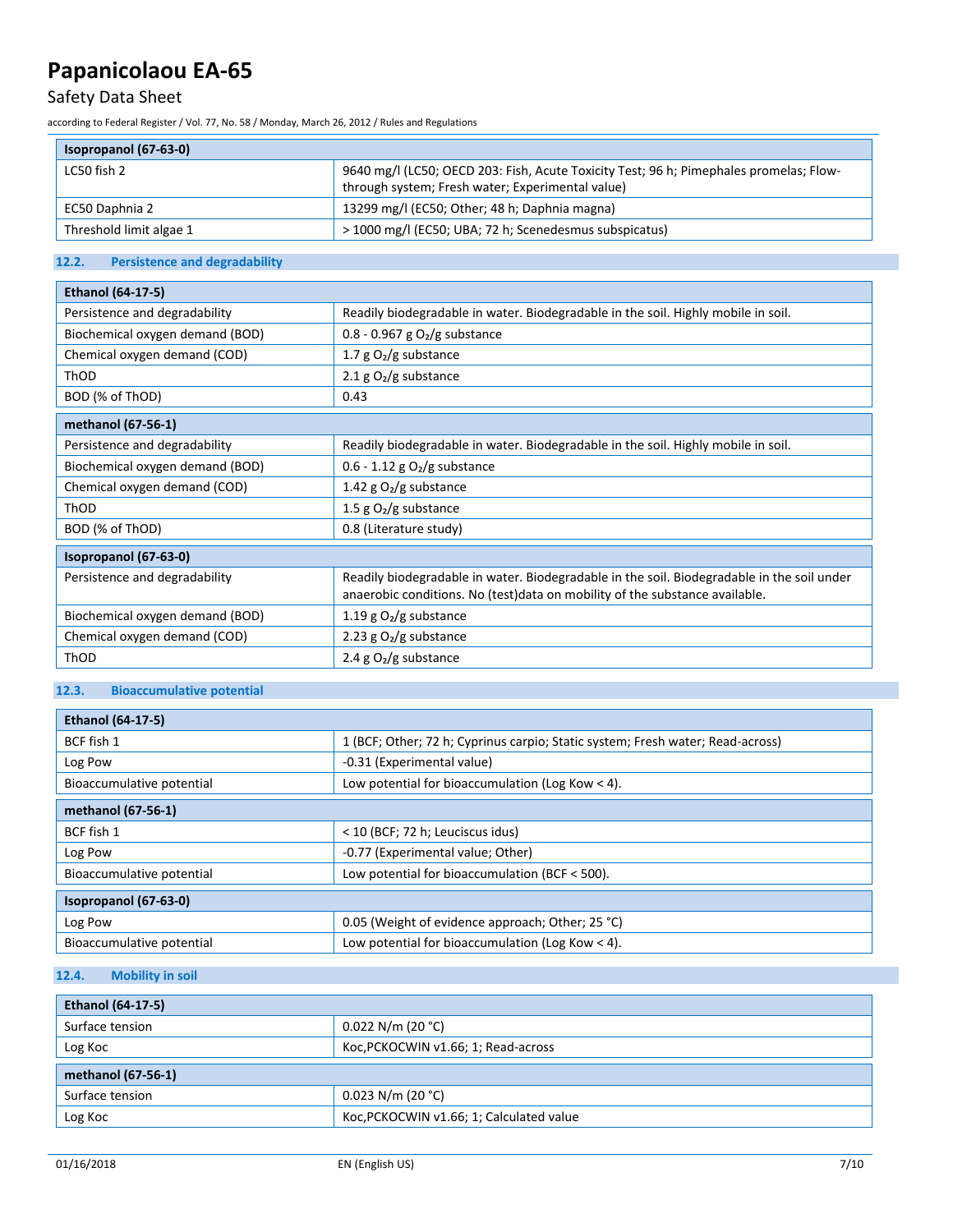# Safety Data Sheet

according to Federal Register / Vol. 77, No. 58 / Monday, March 26, 2012 / Rules and Regulations

| $(67-63-0)$<br><b>Iso</b> |                                            |
|---------------------------|--------------------------------------------|
| ısıon<br>−∍ur*            | $12E$ $9C$<br>$\sim$ N/m $\sim$<br>J.<br>, |

**12.5. Other adverse effects**

No additional information available

| <b>SECTION 13: Disposal considerations</b>                                                                               |  |
|--------------------------------------------------------------------------------------------------------------------------|--|
| <b>Disposal methods</b><br>13.1.                                                                                         |  |
| : Dispose of contents/container in accordance with licensed collector's sorting instructions.<br>Waste treatment methods |  |
| <b>SECTION 14: Transport information</b>                                                                                 |  |
| <b>Department of Transportation (DOT)</b><br>In accordance with DOT                                                      |  |
| Transport document description<br>: UN1987 Alcohols, n.o.s. (Ethanol, Methanol), 3, II                                   |  |
| UN-No.(DOT)<br>: UN1987                                                                                                  |  |
| : Alcohols, n.o.s.<br>Proper Shipping Name (DOT)                                                                         |  |
| Ethanol, Methanol                                                                                                        |  |
| Class (DOT)<br>: 3 - Class 3 - Flammable and combustible liquid 49 CFR 173.120                                           |  |
| Packing group (DOT)<br>: II - Medium Danger                                                                              |  |
| : 3 - Flammable liquid<br>Hazard labels (DOT)                                                                            |  |
| <b>AMMABLE LIQU</b>                                                                                                      |  |
| DOT Quantity Limitations Passenger<br>: 5L<br>aircraft/rail (49 CFR 173.27)                                              |  |
| DOT Quantity Limitations Cargo aircraft only<br>:60L<br>(49 CFR 175.75)                                                  |  |
| Other information<br>: No supplementary information available                                                            |  |
| <b>Transport by sea</b>                                                                                                  |  |
| Transport document description (IMDG)<br>: UN 1987 ALCOHOLS, N.O.S. (Ethanol, Methanol), 3, II                           |  |
| UN-No. (IMDG)<br>: 1987                                                                                                  |  |
| Proper Shipping Name (IMDG)<br>: ALCOHOLS, N.O.S.                                                                        |  |
| Class (IMDG)<br>: 3 - Flammable liquids                                                                                  |  |
| Packing group (IMDG)<br>: II - substances presenting medium danger                                                       |  |
| Limited quantities (IMDG)<br>: 1L                                                                                        |  |
| <b>Air transport</b>                                                                                                     |  |
| Transport document description (IATA)<br>: UN 1987 Alcohols, n.o.s. (Ethanol, Methanol), 3, II                           |  |
| UN-No. (IATA)<br>: 1987                                                                                                  |  |
| Proper Shipping Name (IATA)<br>: Alcohols, n.o.s.                                                                        |  |
| : 3 - Flammable Liquids<br>Class (IATA)                                                                                  |  |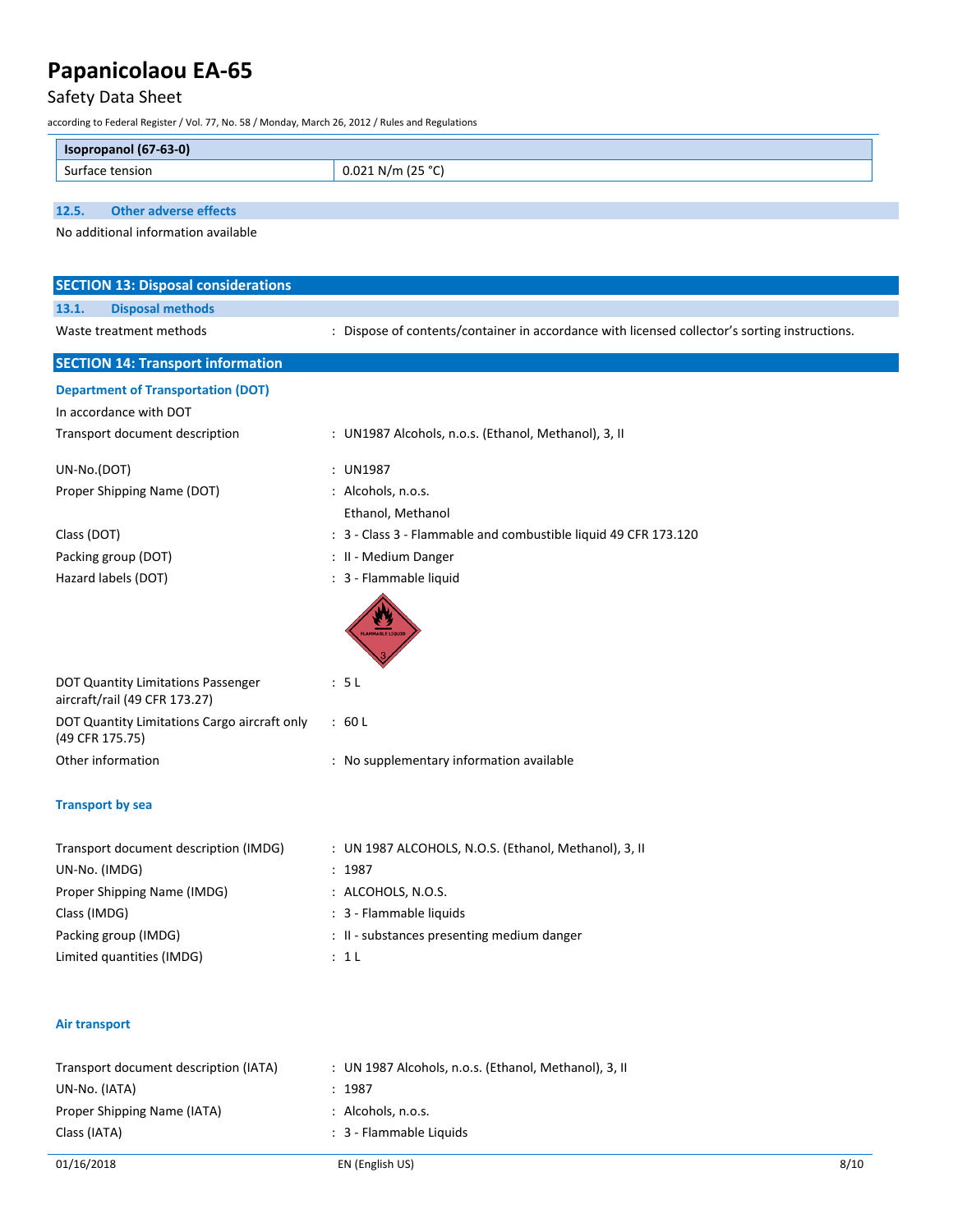## Safety Data Sheet

according to Federal Register / Vol. 77, No. 58 / Monday, March 26, 2012 / Rules and Regulations

Packing group (IATA)  $\qquad \qquad$  : II - Medium Danger

## **SECTION 15: Regulatory information**

#### **15.1. US Federal regulations**

| <b>Ethanol (64-17-5)</b>                                                                                                                         |         |
|--------------------------------------------------------------------------------------------------------------------------------------------------|---------|
| Listed on the United States TSCA (Toxic Substances Control Act) inventory                                                                        |         |
| methanol (67-56-1)                                                                                                                               |         |
| Listed on the United States TSCA (Toxic Substances Control Act) inventory<br>Subject to reporting requirements of United States SARA Section 313 |         |
| CERCLA RQ                                                                                                                                        | 5000 lb |
| Isopropanol (67-63-0)                                                                                                                            |         |
| Listed on the United States TSCA (Toxic Substances Control Act) inventory<br>Subject to reporting requirements of United States SARA Section 313 |         |

### **15.2. International regulations**

#### **CANADA**

| <b>Ethanol (64-17-5)</b>                              |  |  |
|-------------------------------------------------------|--|--|
| Listed on the Canadian DSL (Domestic Substances List) |  |  |
| methanol (67-56-1)                                    |  |  |
| Listed on the Canadian DSL (Domestic Substances List) |  |  |
|                                                       |  |  |
| Isopropanol (67-63-0)                                 |  |  |
| Listed on the Canadian DSL (Domestic Substances List) |  |  |

#### **EU-Regulations**

No additional information available

#### **National regulations**

| <b>Ethanol (64-17-5)</b>                                     |  |
|--------------------------------------------------------------|--|
| Listed on IARC (International Agency for Research on Cancer) |  |
|                                                              |  |
| methanol (67-56-1)                                           |  |

#### **15.3. US State regulations**

| methanol (67-56-1)  |                        |                         |                         |                     |
|---------------------|------------------------|-------------------------|-------------------------|---------------------|
| U.S. - California - | U.S. - California -    | U.S. - California -     | U.S. - California -     | No significant risk |
| Proposition 65 -    | Proposition 65 -       | Proposition 65 -        | Proposition 65 -        | level (NSRL)        |
| Carcinogens List    | Developmental Toxicity | Reproductive Toxicity - | Reproductive Toxicity - |                     |
|                     |                        | Female                  | Male                    |                     |
| No                  | Yes                    | No                      | No                      |                     |

### **Ethanol (64-17-5)**

U.S. - New Jersey - Right to Know Hazardous Substance List